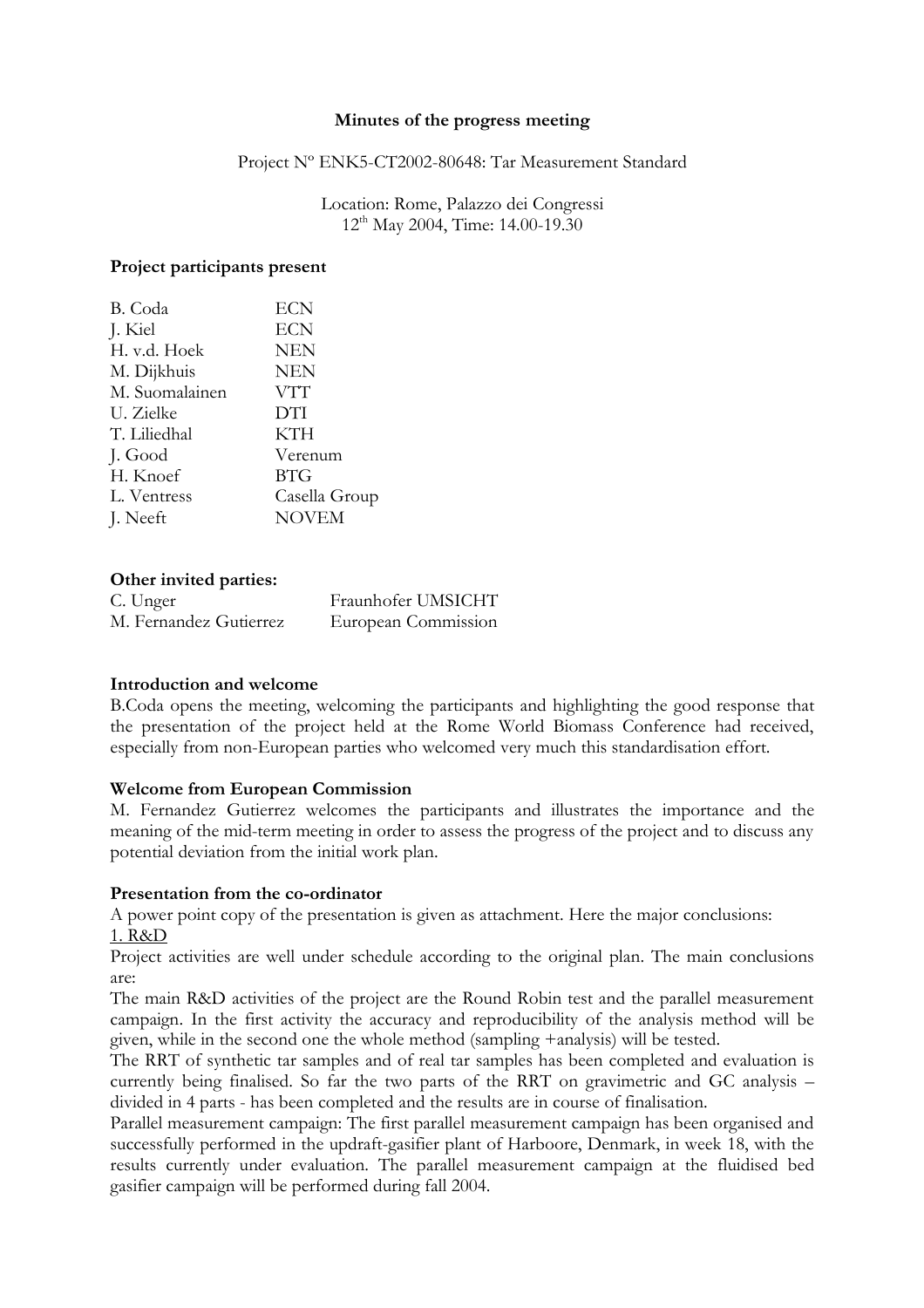# 2. Standardisation

The activities of the CEN/TF/143, started officially in Helsinki meeting in June, are well under way- a third draft of the Standard will be discussed the next day with national delegates. New national delegate from Portugual will join the meeting and observers from Italy, Spain and Austria will also do.

# 3. Dissemination

Here few highlights of the dissemination work:

- A presentation on the project has been given at the conference *´Enlarged perspectives* organised by the European Commission in Budapest in October 2003.
- A presentation was given at the 2nd World Biomass Conference
- A paper will be written for the next Science in Thermal and Chemical Biomass Conversion (STCBC) Conference, which will be held in Vancouver in October 2004
- The www.tarweb.net web page of the project has been updated with new information related to the project, the draft standard and the overall standardisation activity.

# 4. Contractual/Administrative issues

- A mid-term report must be sent by the co-ordinator at the latest two months later after the 18<sup>th</sup> month from the project commencement, together with a draft of the TIP (Technology implementation plan) and the minutes of the mid-term meeting. The 1<sup>st</sup> year progress report was sent in due time in January 2004.

# 5. Major deviations from the original work plan

There are basically no major deviations from the original work plan. The only thing that has changed is the type of the standard (final deliverable of the project) that will be produced by the CEN TF 143, which decided to issue a TS (Technical Specification) type of standard instead of the originally foreseen EN type of standard. The mean reason is because the EN standard implies two stages of voting procedure that will make impossible to finalise the standard in the framework of the project lifetime. However, **It has to be pointed out that both EN and TS type of standard have the same normative value and CEN member countries are obliged to implement that as national standard.** This means that changing to a TS type of standard does modify neither the standardisation trajectory with respect to the project lifetime nor the final normative value of the final deliverables.

# **R&D Discussion**

# 1. RRT.

The final round of the RRT has been concluded. The main discussion topic was how to deal with outliers. From the discussion the following conclusions were reached:

- The group agreed that a CV% of  $20\%$  should be accepted in the statistical results
- A proposal will be sent out on how to incorporate the results of the first part of the RRT (synthetic tar samples) with those of the second part (real tar samples)- **action DTI**
- The statistical results of the tars from FB gasifier are overall very good for individual compounds and they will be incorporated as such in the standard. As for the updraft gasifier tars, statistical results from individual compounds do not appear satisfactory yet; on the contrary, the numbers for overall GC detectable (updraft) tar are very good – determined via GC –FID-and they will be incorporated in the draft standard.
- It will be looked at the individual results of the laboratories as far as the updraft gasifier are concerned to see if the statistics can be improved **(action DTI)**
- As far as the gravimetric tar RRT is concerned, results of 4 laboratories (out of 6) are well in agreement, while 2 laboratories perform differently. To take a final decision on the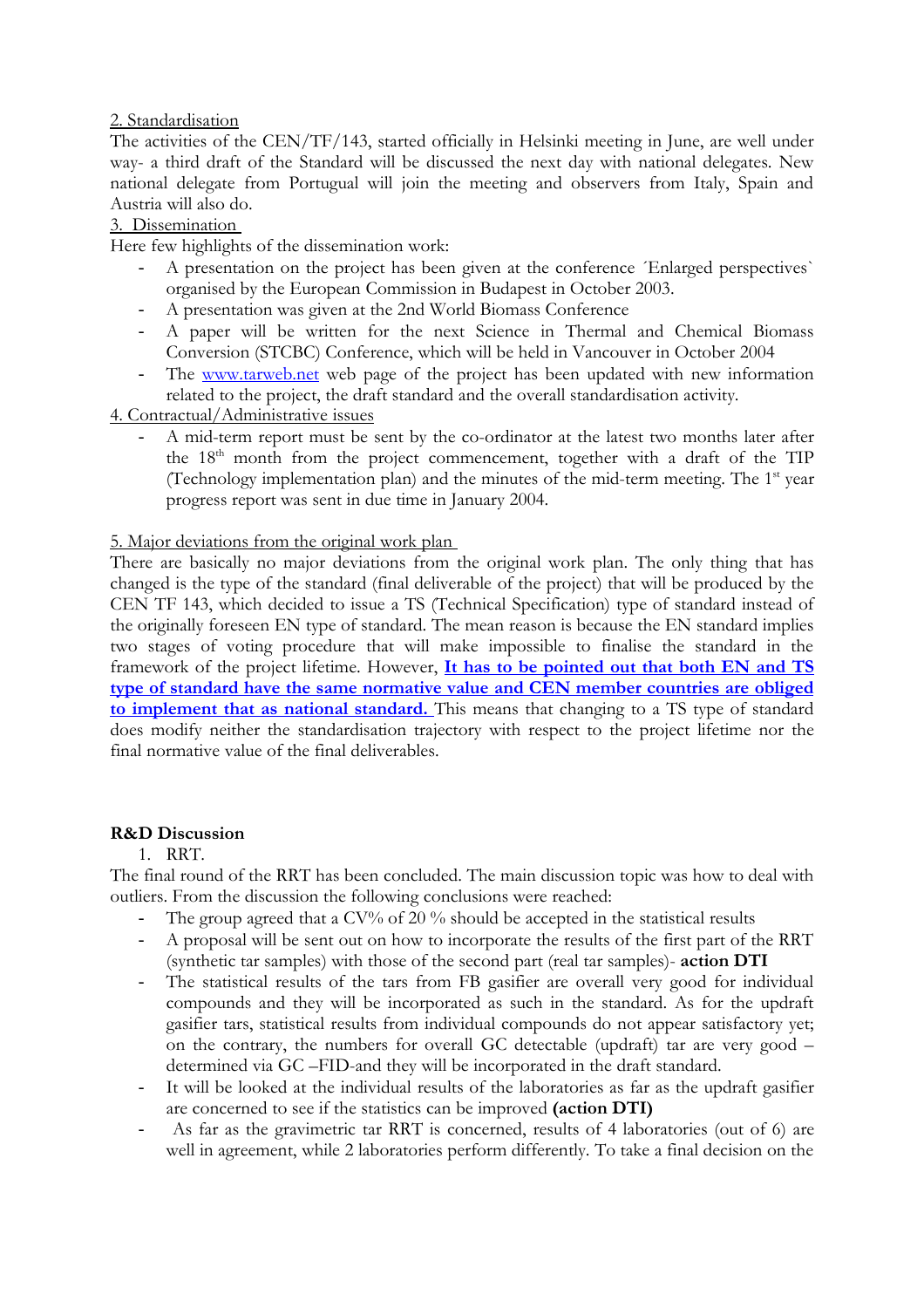statistical results of the gravimetric tars, first it is necessary to know the reasons for the discrepancies of these 2 laboratories.

# 2. Parallel measurement campaign

In Harboore, at a commercial-scale updraft gasifier, the first parallel measurement campaign was successfully performed in week 18. Three laboratories participated in the measurements performing the Tar Guideline sampling: ECN, DTI and Umsicht. KTH, participated also in the sampling and performed measurements by means of the SPA technique. 6 samples in the raw gas and 4 samples after ESP- clean gas- were collected. The campaign went quite smoothly and no particular problems were encountered; analysis of the samples is under way.

It is decided that:

- The samples will be still analysed for GC individual compounds via GC MS and overall GC detectable tar via GC-FID **(action ECN, DTI, UMSICHT).** Overall analysis should be ready for mid-June.
- **ECN** will contact UMSICHT and DTI to get more information about GC MS technique in order to perform the analysis with as similar as possible procedure
- Results should be ready before/immediately after summer. Once results are ready, DTI, ECN and UMSICHT will try to hold a specific meeting /telephone conference, if necessary, in order to have a good evaluation of the results (**action ECN**). Foreseen for the month of august.

Next parallel measurement campaign

- The next parallel measurement campaign will be organised at the UMSICHT CFB gasifier plant. It is agreed that a parallel measurement campaign will be held in the first half of 2004. The campaign will be probably held between October/November 2004. It will be possible to analyse both raw and clean gas. UMSICHT will communicate in 6-8 weeks the date for the campaign (**action UMSICHT**)
- After that, official invitation for the campaign will be sent out (**action DTI**). A maximum number of 8 participants is possible.

# **Other R&D**

It is agreed about the basic configuration of the impinger trains that will be put in the standard. The configuration, including 6 bottles, in terms of temperature (and frits) is the following:

1) 40 °C; 2) 40 °C (frit); 3) -20 °C; 4) 40 °C; 5) -20 °C; 6) -20 °C (frit)

Another configuration will be also put in the standard, but only as optional one.

1) 40 °C; 2) 40 °C; 3) 40 °C; 4) 40 °C; 5) -20 °C; 6) -20 °C

This one does not include the use of frits. In the standard it will be specified that the use of frits is important as it improves the aerosol capture.

It is agreed that this basic configuration will be tested extensively in the next parallel measurement campaign. Participants should test this impinger train before the parallel measurement campaign at its own laboratory.

ECN will check the collection efficiency of the selected impinger train configuration together with other selected configurations, including the Petersen column (**action ECN**).

**VTT** and **DTI** would share the reporting work of the overall R&D (parallel measurement and RRT). They will inform the co-ordinator about the final decision.

**VTT** will take the co-ordination of the organisation of the next parallel measurement campaign (**action VTT**)